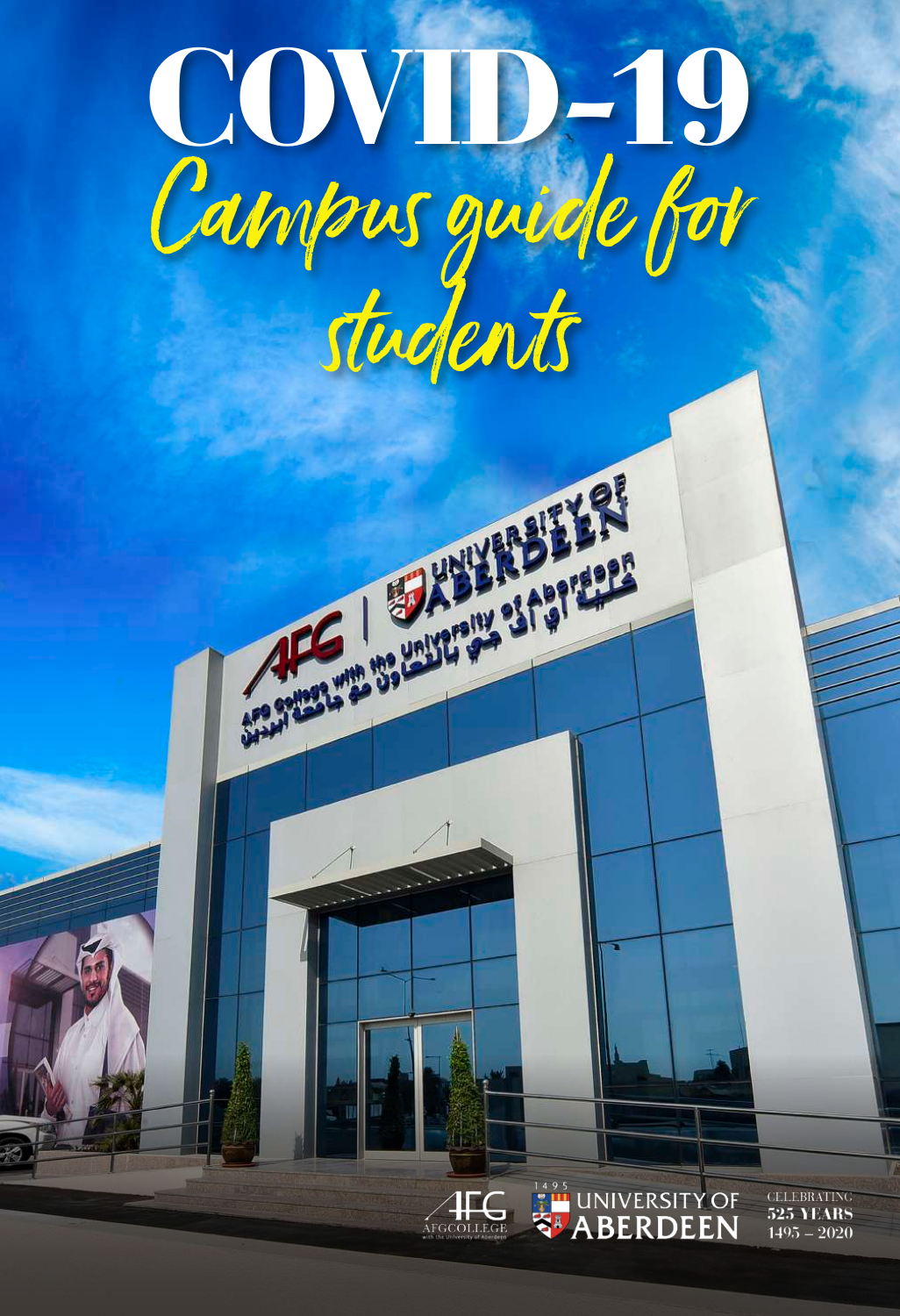Wel<sup>c</sup>om<sup>e</sup>

**AFG College with the University of Aberdeen is ready to welcome you to the new academic year. We've been working hard to create an environment as safe as possible and continue to monitor the advice of the Ministry of Public Health in Qatar regarding the COVID -19 outbreak.**



Students are kindly asked to show their Ehteraz health status on their Ehteraz Application when entering the campus. Students will be permitted to enter the campus only if their Ehteraz health status is green.

Your temperature will also be checked before entering the campus. Students with a temperature of 38° Celsius and above, will not be allowed to enter the campus.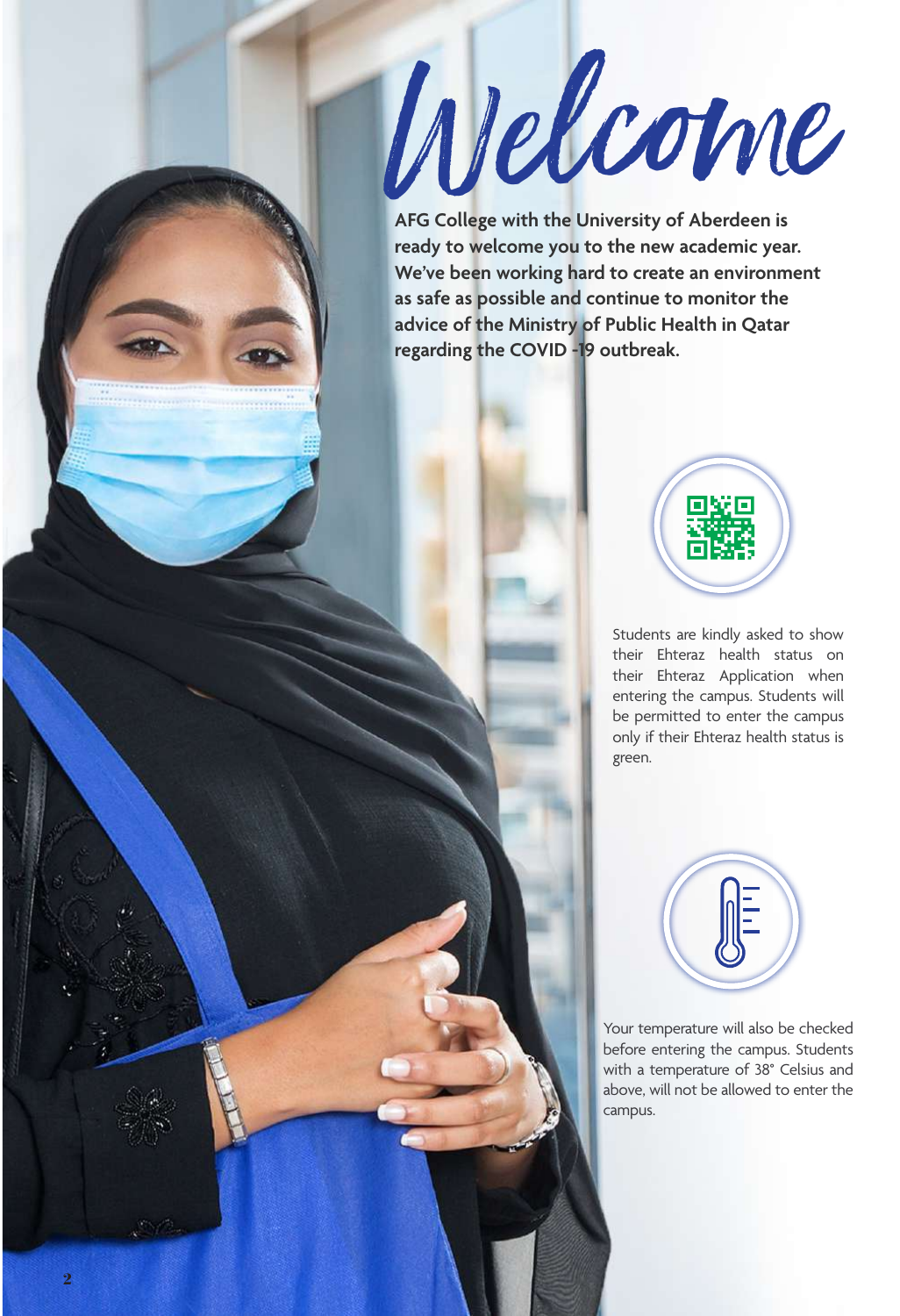

Students are required to wear Face Masks at all times. In addition, protective gloves are available in the IT Suites and are to be worn during keyboard usage. Gloves are also available next to touch point vending machines.



The University is obliged to report any suspected and/or confirmed COVID-19 cases to the relevant health authorities.



The safety and wellbeing of our students is our main priority and we are committed to creating a supportive environment. Students should adhere to the campus COVID-19 safety signage displayed throughout the campus at all times.



Frederick Soddy House (Bldg 4) , Lord Boyd Orr House (Bldg 2) and the main entrance of our Administration Bldg are to be used for entry onto the campus. John J R Macleod House (Bldg 5) and Richard L M Synge House (Bldg 1) fire exits are to be used for exiting the campus. Students must use the nearest approved entry and exit points to their classroom/s.



It is important that good personal hygiene is maintained by regularly washing your hands with soap and water, maintaining face coverings and avoid touching the eyes, nose and mouth with unwashed or un-sanitised hands. Students should avoid sharing personal belongings, such as mobile phones and other personal equipment.



If a student experiences any COVID-19 symptoms while on the campus, he/she must inform a member of the Student Services Team by email studenthub@afg-aberdeen.edu.qa and immediately leave the campus.



Students who believe they should be shielding\* should contact our Student Services Team to ensure their teaching and learning needs are supported.



We have adapted our teaching spaces and campus facilities in line with physical distancing guidelines. Students must adhere to social distancing of 2 meters at all times.



Students will not be required to attend on-campus sessions in the event of being tested positive for, exposed to, experiencing symptoms of, or a person/s living in the same household has tested positive for COVID-19.